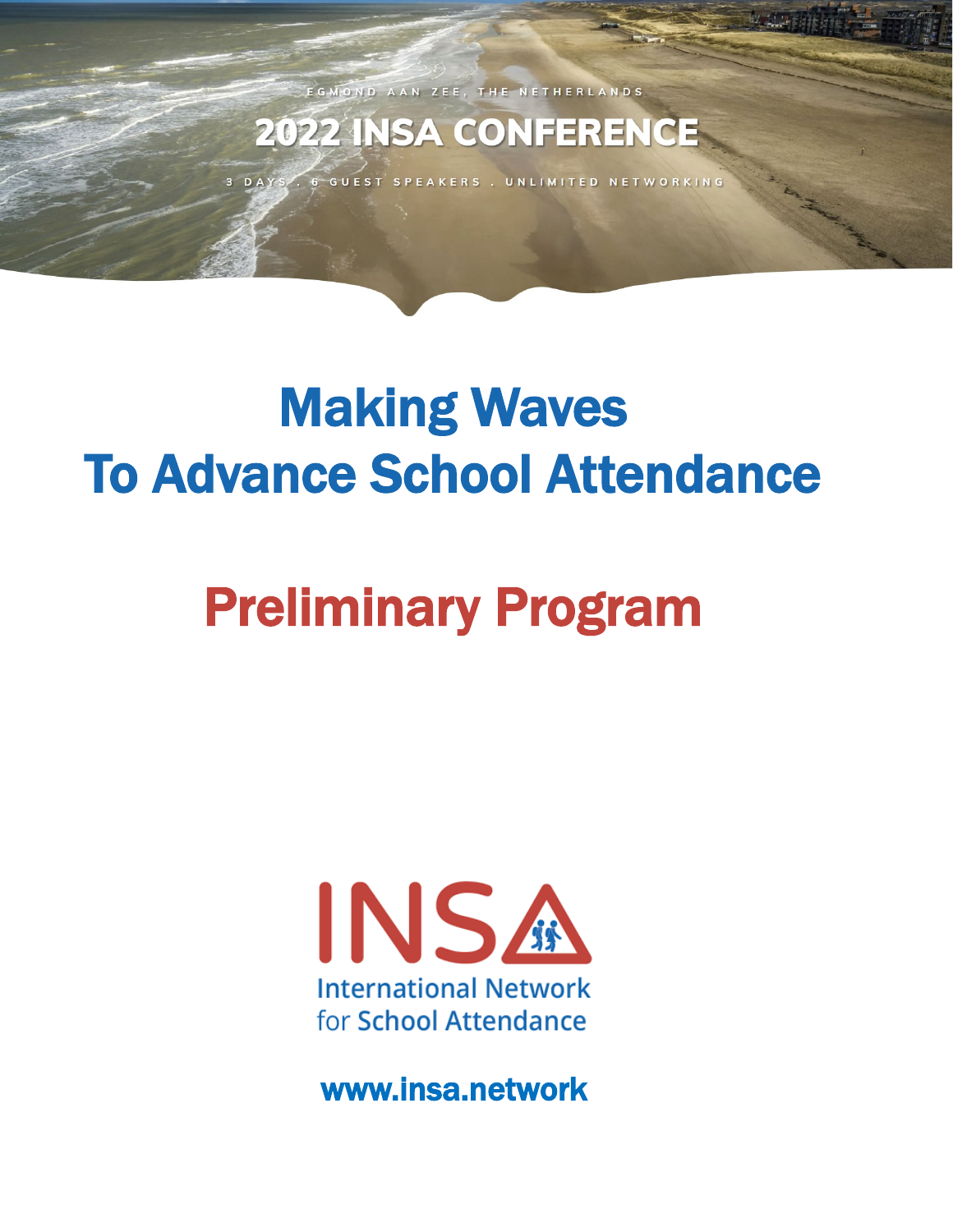### Day 1 - Wednesday October 5

| <b>Plenary Session</b>            | $9.30 - 10.00$            | Official Welcome to the 2022 Conference                                                                                                                                                                                                                                            |
|-----------------------------------|---------------------------|------------------------------------------------------------------------------------------------------------------------------------------------------------------------------------------------------------------------------------------------------------------------------------|
| <b>Plenary Session</b>            |                           | 10.00 - 11.00 Making Waves in the Field of School Attendance:<br>Where Are We Now, What Do We Need To Do Next?<br>Carolyn Gentle-Genitty (USA, INSA's Executive Team)<br>Christopher Kearney (USA, INSA's Scientific Committee)<br>Glenn Melvin (Australia, INSA's Executive Team) |
| <b>Networking</b>                 | 11.00 - 11.30 Morning Tea |                                                                                                                                                                                                                                                                                    |
|                                   |                           | $11.30 - 12.30$ Keynote Address<br>Worldwide Increase in Attendance: An Agenda for 2030<br><b>Malin Gren Landell (Sweden)</b><br>Click here to read about Malin and her work                                                                                                       |
| <b>Networking</b>                 |                           | 12.30 - 13.30 Buffet Lunch Included                                                                                                                                                                                                                                                |
| Presentations,<br><b>Symposia</b> |                           | 13.30 - 15.00 Parallel Session 1 - International Contributions<br>Parallel Session 2 - International Contributions<br>Parallel Session 3 - International Contributions<br>See the current topics below; full program September 1                                                   |
| <b>Networking</b>                 | $15.00 - 15.30$           | Afternoon Tea                                                                                                                                                                                                                                                                      |
| Presentations,<br>Symposia        | $15.30 - 17.00$           | <b>Parallel Session 4 - International Contributions</b><br>Parallel Session 5 - International Contributions<br>Parallel Session 6 - International Contributions<br>See the current topics below; full program September 1                                                          |
| Relaxing,<br><b>Networking</b>    | 17.00 - 19.30 Free Time   |                                                                                                                                                                                                                                                                                    |
|                                   |                           | 19.30 - 22.30 Welcome Dinner & Entertainment<br>Tickets available during registration and via info@congres4u.nl                                                                                                                                                                    |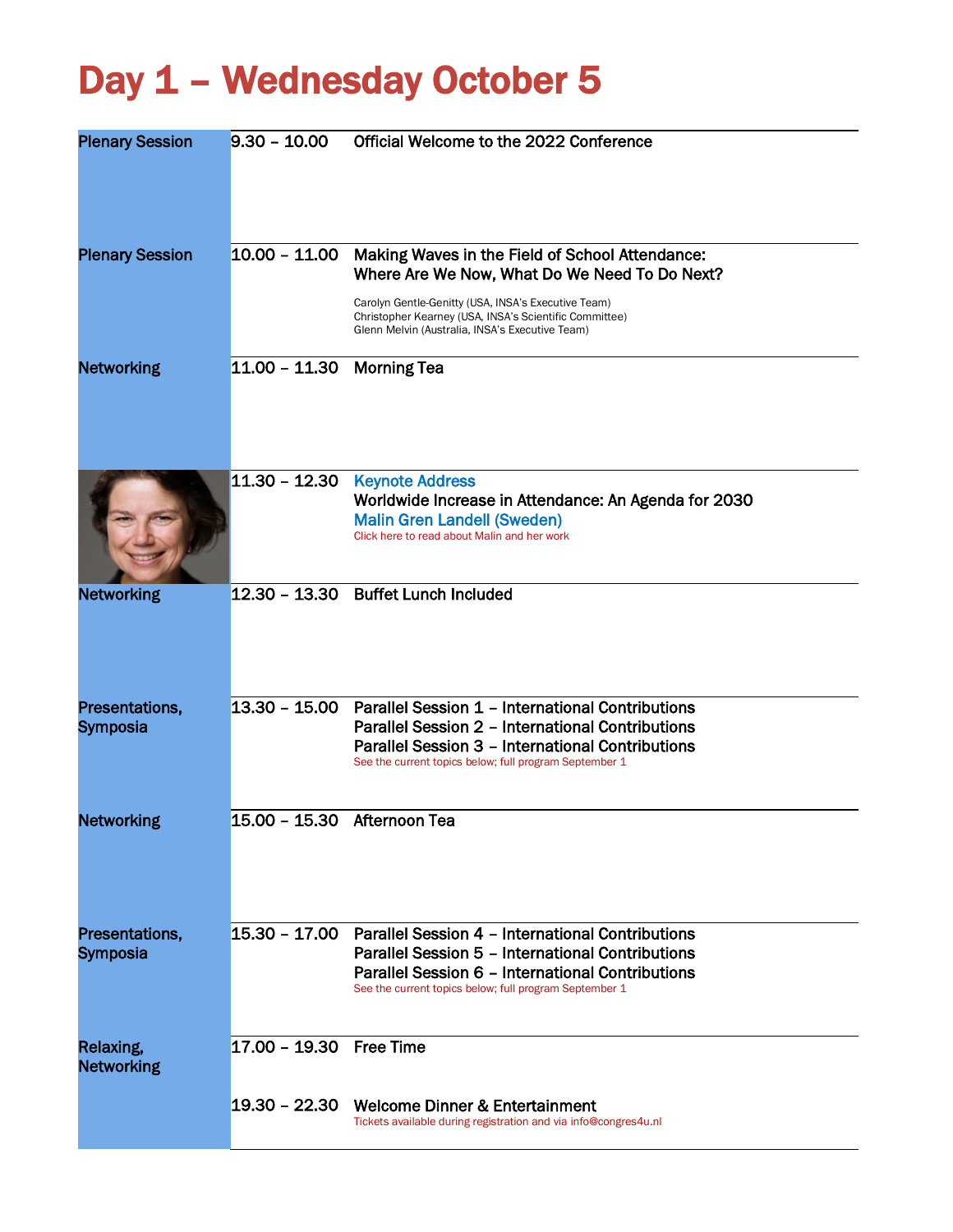## Day 2 – Thursday October 6

| <b>Plenary Session</b>                   | $9.30 - 10.00$              | Vision for Day 2                                                                                                                                                                                                                                                                                                                                                                                                                                                                                                                    |
|------------------------------------------|-----------------------------|-------------------------------------------------------------------------------------------------------------------------------------------------------------------------------------------------------------------------------------------------------------------------------------------------------------------------------------------------------------------------------------------------------------------------------------------------------------------------------------------------------------------------------------|
|                                          |                             | 10.00 - 11.00 Invited Addresses<br>The puzzle of school avoidance: Working together to put the pieces in place<br>Jayne Demsky (USA) Click here to read about Jayne and her work<br>Therapeutic approaches with 'difficult to help' youths experiencing chronic absence<br>Martin Knollmann (Germany) Click here to read about Martin and his work<br>The tip of the iceberg! Why we need trauma-informed responses for school attendance difficulties<br>Catriona O'Toole (Ireland) Click here to read about Catriona and her work |
| Marketplace,<br><b>Networking</b>        | $11.00 - 11.30$             | Morning Tea; Opening of the Marketplace<br>The Marketplace for Practice and Research, where everyone can share their work in an informal<br>way; be inspired, ask questions, make connections                                                                                                                                                                                                                                                                                                                                       |
| <b>Round Table</b><br><b>Discussions</b> |                             | 11.30 - 13.00 Engage in Discussion Around Your Preferred Topic<br>You can register for your preferred topic September 1                                                                                                                                                                                                                                                                                                                                                                                                             |
| <b>Networking</b>                        |                             | 13.00 - 14.00 Buffet Lunch Included                                                                                                                                                                                                                                                                                                                                                                                                                                                                                                 |
| <b>Workshops</b>                         |                             | 14.00 - 16.30 Participate in Your Preferred Workshop<br>You can register for your preferred workshop September 1                                                                                                                                                                                                                                                                                                                                                                                                                    |
| Marketplace,<br><b>Networking</b>        |                             | 16.30 - 17.30 Visit the Marketplace<br>The Marketplace for Practice and Research, where everyone can share their work in an informal<br>way; be inspired, ask questions, make connections                                                                                                                                                                                                                                                                                                                                           |
| Relaxing,<br><b>Networking</b>           |                             | 17.30 - 21.30 Free Time / Dinner                                                                                                                                                                                                                                                                                                                                                                                                                                                                                                    |
|                                          | 21.30 - 23.30 Social Events | No ticket needed                                                                                                                                                                                                                                                                                                                                                                                                                                                                                                                    |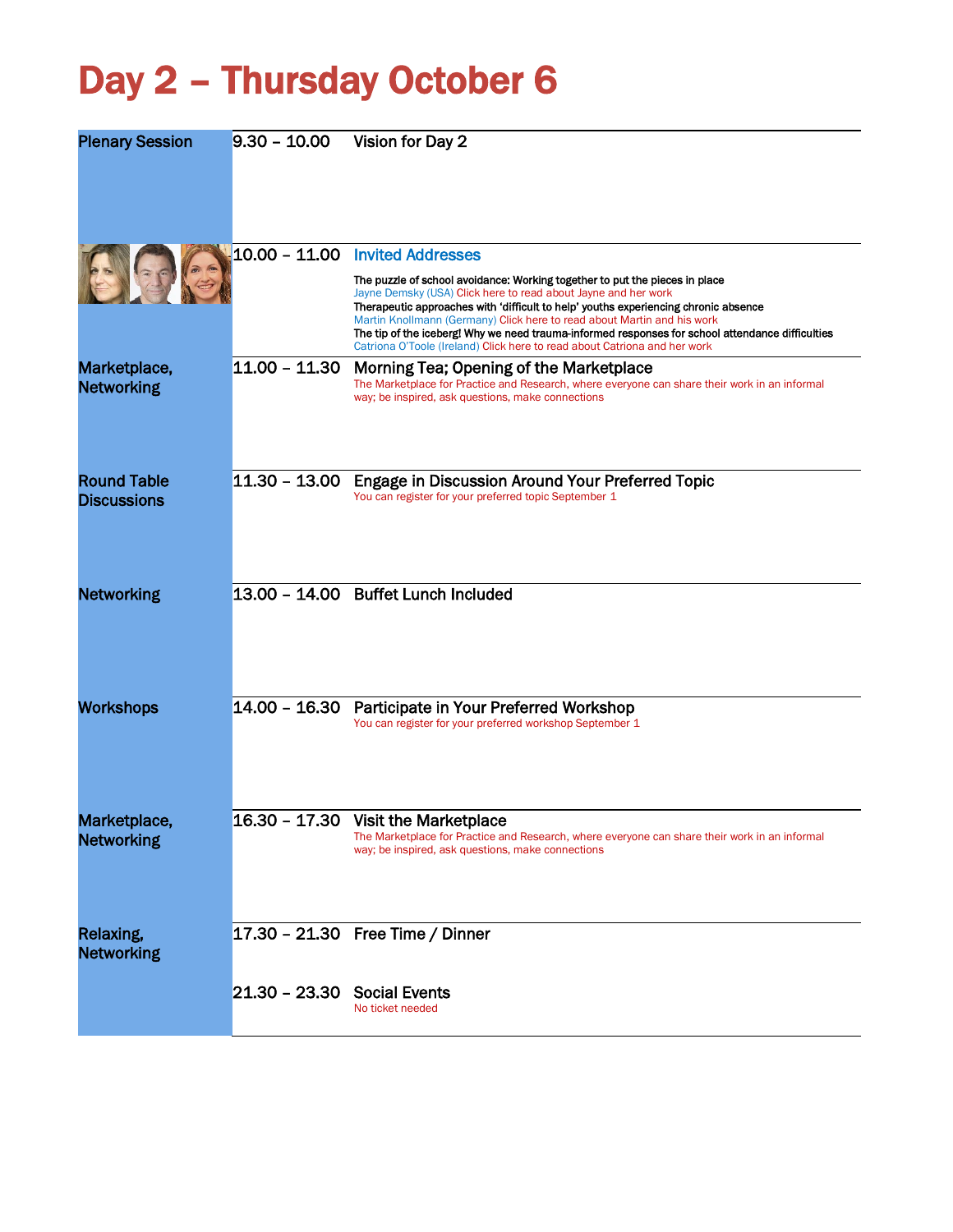## Day 3 – Friday October 7

| <b>Plenary Session</b>                                    | $9.30 - 10.00$         | Vision for Day 3                                                                                                                                                                                                                                                                                                                              |
|-----------------------------------------------------------|------------------------|-----------------------------------------------------------------------------------------------------------------------------------------------------------------------------------------------------------------------------------------------------------------------------------------------------------------------------------------------|
| MY JOURNEY<br>FOR EDUCATION<br>A FILM BY MERLIJN GOLDSACK | $10.00 - 11.00$        | <b>Keynote Address</b><br>Our Journey for School Attendance:<br>The Perspectives of Youth Representatives<br>Youth representatives from Various Dutch organizations<br>Click here for jongPIT, click here for Adviesraad EigenWijsheid, ask your browser to translate<br>Experience expert & film-maker Merlijn Goldsack, see his documentary |
| Marketplace,<br><b>Networking</b>                         | $11.00 - 11.30$        | <b>Morning Tea</b>                                                                                                                                                                                                                                                                                                                            |
| Presentations,<br><b>Symposia</b>                         |                        | 11.30 - 13.00 Parallel Session 7 - International Contributions<br>Parallel Session 8 - International Contributions<br>Parallel Session 9 - International Contributions<br>See the current topics below; full program September 1                                                                                                              |
| <b>Networking</b>                                         | $13.00 - 14.00$        | <b>Buffet Lunch Included</b><br>The Marketplace is open until the end of lunch                                                                                                                                                                                                                                                                |
|                                                           | $14.00 - 15.00$        | <b>Keynote Address</b><br>Addressing the Whole Person: Developmentally Informed<br>Strategies to Align and Empower Youths, Parents and Schools<br><b>Anne Marie Albano (USA)</b><br>Click here to read about Anne Marie and her work                                                                                                          |
| Wrap-Up                                                   |                        | 15.00 - 15.30 Panel Points & Closing Ceremony                                                                                                                                                                                                                                                                                                 |
| <b>Networking</b>                                         | 15.30 - 16.30 Farewell |                                                                                                                                                                                                                                                                                                                                               |